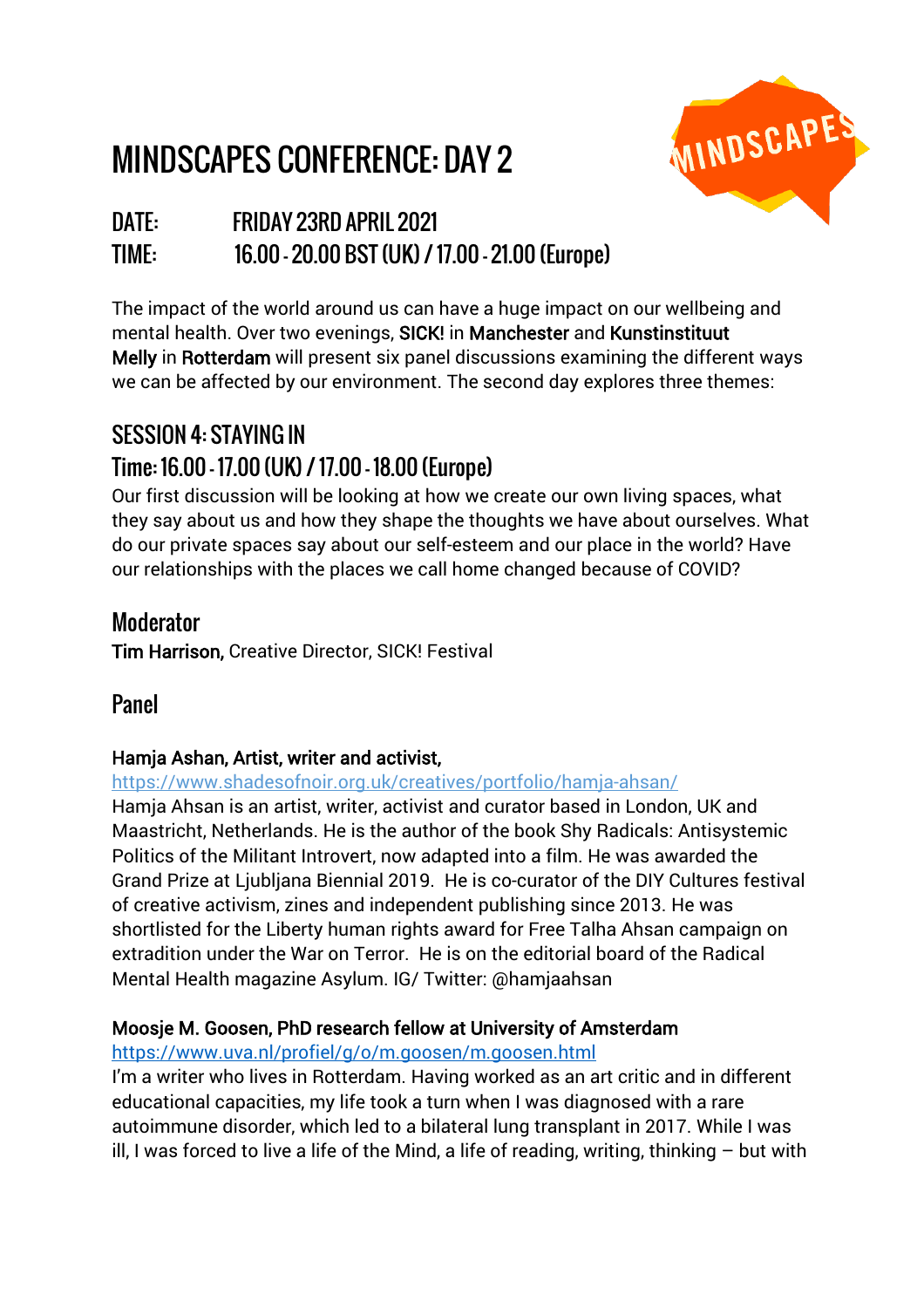an ailing body. Both in my PhD research, as in my other writing, I give room and occasion to the philosophical condition of being ill.

#### Jackie Hagan, Poet, stand-up comedian, theatre-maker and playwright <https://disabilityarts.online/directory/jackie-hagan/>

Jackie Hagan is a working class, one-legged scouser who undercuts awkwardness and taboo with smart, loving wit. She believes on the power of live art to effect lasting social change. She is an award winning poet, standup comedian, theatremaker, stump-puppeteer and playwright.

# SESSION 5: THE DIGITAL EFFECT 17.30 – 18.30 (UK) / 18.30 – 19.30 (Europe)

Nowadays we can be alone in our rooms whilst connecting to millions around the world. That's a lot of scrutiny and peer-pressure to face alone. How does this affect our mental health and the way we see ourselves? The dynamics between isolation and connection have shifted so much and in our fifth session we look at its effects, both positive and negative, particularly on the lives of younger people.

## Moderator

#### Robin van den Akker Senior Lecturer Continental Philosophy and Cultural Studies, Erasmus University College

Robin van den Akker is Senior Lecturer in Cultural Philosophy and Studies and Director of the Erasmus Center for Liberal Arts and Sciences at Erasmus University College Rotterdam. He has written extensively on the digitization of everyday life and contemporary aesthetics and culture in The Journal of Aesthetics and Culture, Frieze, ArtPulse, Monu, The American Book Review, De Groene Amsterdammer, and various other journals, magazines, catalogues, and edited collections. His work has been translated in numerous languages, including Mandarin, Russian, German, and Spanish.

#### Joe Strickland, Artistic Director of Chronic Insanity, theatre maker, digital producer, and creative technologist

#### <https://chronicinsanity.wixsite.com/12in12>

Joe Strickland is a prolific, theatre maker, digital producer, and creative technologist with great energy and passion. Since 2012 they have been helping to create all manner of theatre and performance in venues across the country. They are the Artistic Director of Chronic Insanity, the Executive Producer of Strickland Productions, the Digital Producer for DaDaFest. They are an artist in development with the Nottingham Playhouse, a BBC New Creative, and a studio member with Near Now. They are a PhD researcher looking at Future Experience Technologies and Storytelling based at the University of Nottingham's Mixed Reality Lab.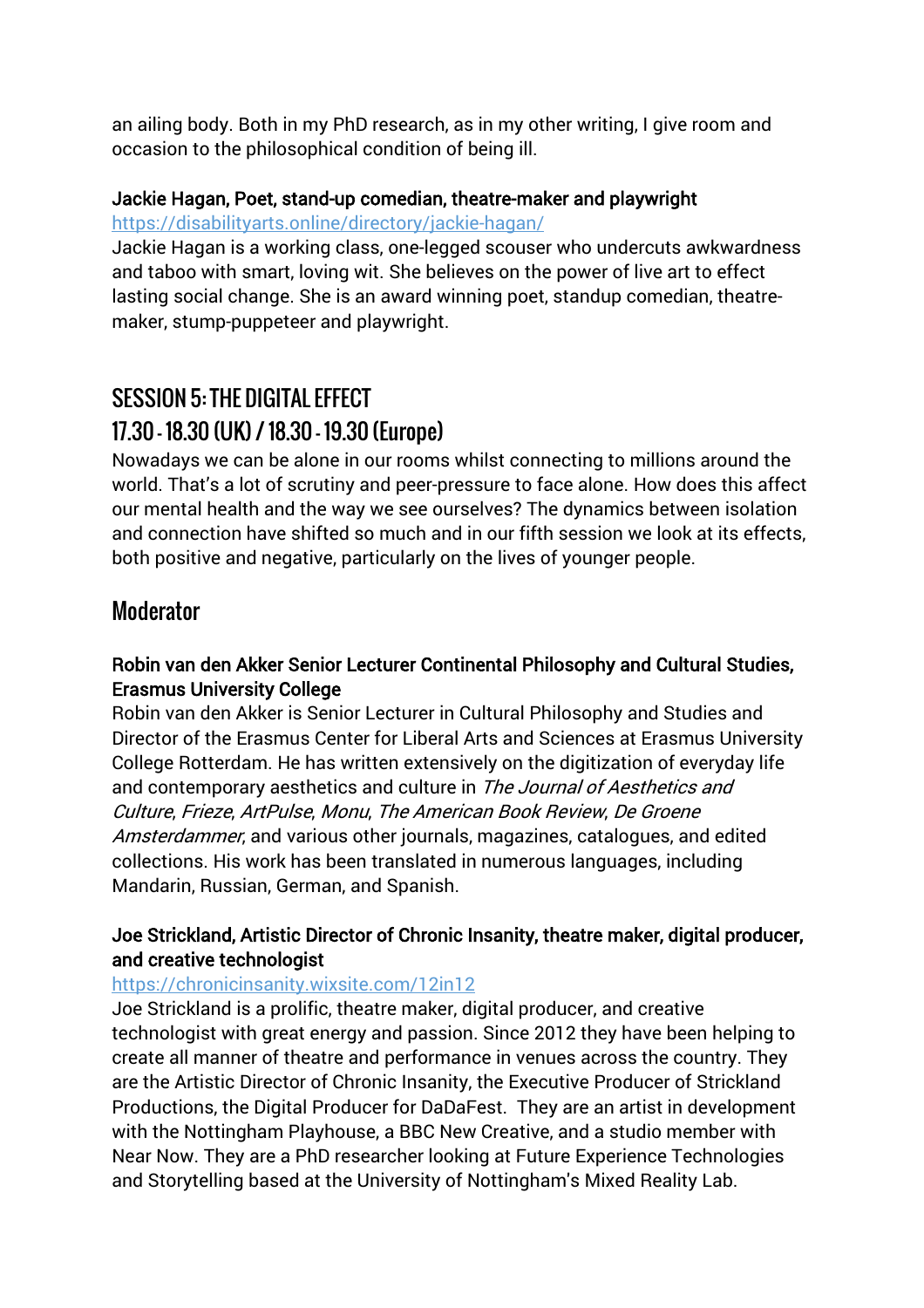#### Prof. Ian Tucker, Professor and Director of Impact and Innovation in the School of Psychology at UEL

#### <https://www.uel.ac.uk/staff/t/ian-tucker>

Ian is Professor of Psychology at The University of East London. Ian's research interests include mental health, emotion and affect, digital media and surveillance. He has published empirical and theoretical work on care and recovery in a range of environments for mental health support; digital peer support in mental health and surveillance. Ian is currently working on a UKRI MARCH Network+ project exploring the impact of digital platforms in relation to 'community assets' (e.g. arts and creative communities) and experiences of mental ill-health. Ian is co-author of Social Psychology of Emotion (Sage) and 'Emotion in the Digital Age' (Routledge's Studies in Science, Technology & Society Series).

#### Princess Arinola Adegbite, Poet, Songwriter, Filmmaker and Student

https://www.amazon.co.uk/Soft-Tortures-P-Bitez/dp/1542620392

Princess Arinola Adegbite or "P. A. Bitez" is a Jamaican-born Nigerian poet, songwriter, filmmaker and student based in Manchester. Born in 2000 Bitez has appeared in the Young Writers Anthologies and has received multiple Young Writers Awards. In 2017 she won Slambassadors, a national poetry competition and published her debut poetry collection 'Soft Tortures' which deals with heartbreak, loss, existence and mental illness from an adolescent point of view. In 2020, she is one of six finalists of BBC Words First 2020, a talent scheme searching for the best Spoken Word Poets in the UK. She is a member of Young Identity.

# SESSION 6: CARE AND CULTURAL SPACES Time: 19.00 – 20.00 (UK) / 20.00 – 21.00 (Europe)

Cultural institutions like art galleries, museums and theatres have long recognised their value in contributing to society's well-being. They now lead the way in making mental health and social responsibility visible within their buildings and as part of the art they present. But has that put the responsibility on cultural institutions to look after the nation's mental health that should be the responsibility of government? Our final session looks at the shift in arts, culture and health at a time when core mental health services are being cut.

### Moderator

Tim Harrison, Creative Director, SICK! Festival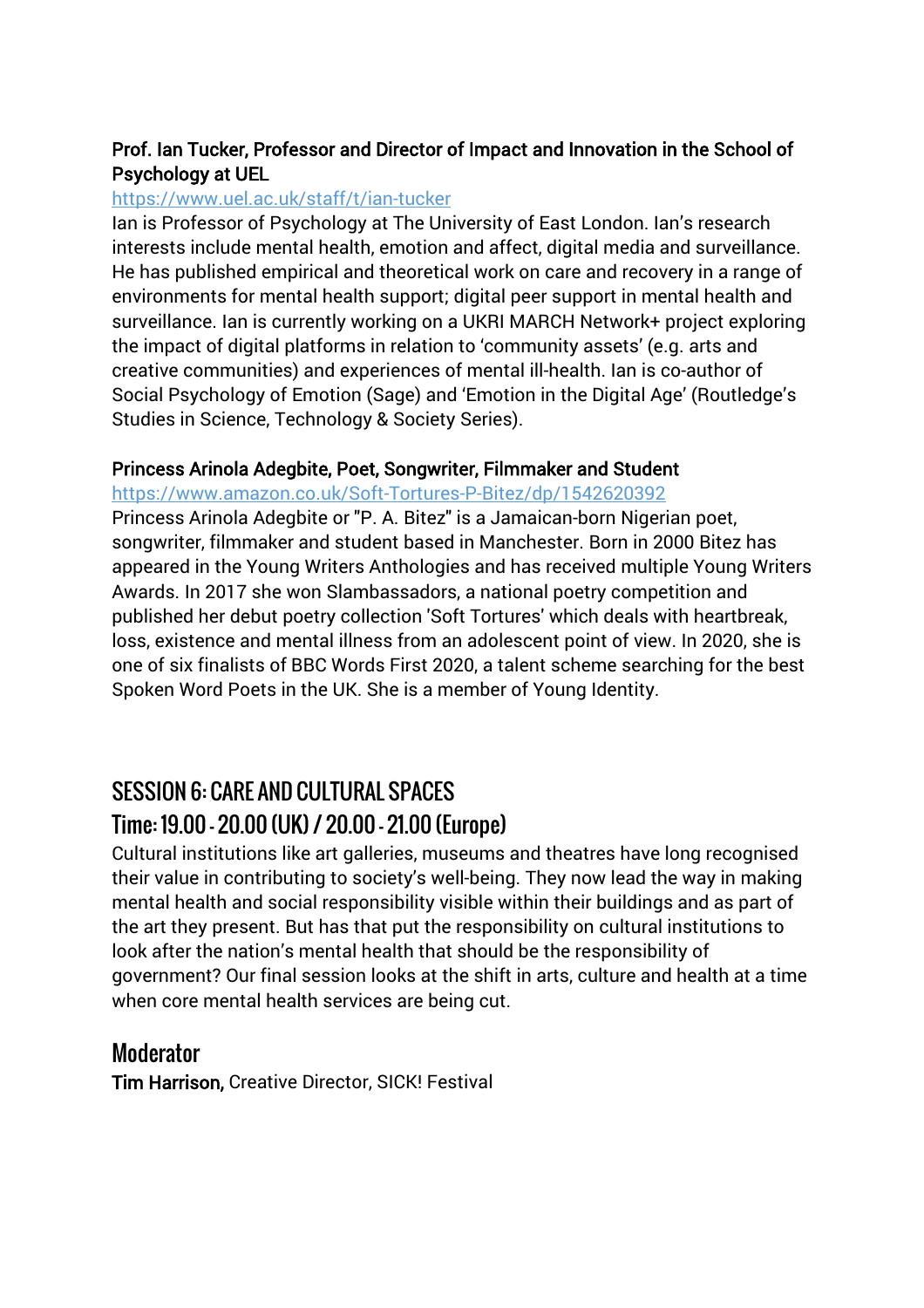### Panel

#### Alex Coulter, Director of the National Centre for Creative Health, Director of Arts & Health South West

#### <https://www.ahsw.org.uk/about-us/people/ahsw-staff/>

Alexandra Coulter provides the secretariat for the All-Party Parliamentary Group on Arts, Health and Wellbeing and project managed the 2 year Inquiry which led to the [Creative Health](http://www.artshealthandwellbeing.org.uk/appg-inquiry/) report. She is the Director for the [National Centre for Creative](http://www.ncch.org.uk/)  [Health](http://www.ncch.org.uk/) which launched on 9th March 2021. She has been Director of [Arts & Health](http://www.ahsw.org.uk/)  [South West](http://www.ahsw.org.uk/) since 2010 and in that role is delivering the [Culture, Health and](https://www.culturehealthwellbeing.org.uk/)  [Wellbeing International Conference](https://www.culturehealthwellbeing.org.uk/) in June 2021, featuring policy, research and practice from over 20 countries. She was previously the Arts Programme Manager at Dorset County Hospital for 15 years.

#### Pelin Basaran, Producer and curator of contemporary performance currently working at Contact, Manchester

#### [www.contactmcr.com](http://www.contactmcr.com/)

Pelin Basaran is a producer and curator of contemporary performance developing and delivering high-profile projects across Europe and beyond. As a founding member of garajistanbul, the foremost centre for contemporary performance in Turkey, Pelin was a leading voice in the cultural landscape of Istanbul for many years. In 2011, she founded her own organization, PARC, instigating many international projects and nurturing artistic practice in Turkey. She was founder and Director of Siyah Bant, a research and advocacy initiative dedicated to Freedom of Expression in the Arts. She currently works as programme manager at Contact, Manchester whilst developing international projects independently. In the UK she has contributed greatly to promoting diversity and anti-racism within the arts and to the growing discourse on care as a cultural and ethical paradigm within cultural institutions. She received her BA in Political Science from the Middle East Technical University and completed her MA at Boğaziçi University, Institute of Modern Turkish History.

#### Esther Vossen, Director and curator of The Fifth Season

#### [www.vijfde-seizoen.nl](http://www.vijfde-seizoen.nl/)

Esther Vossen is an art professional dedicated to contemporary art and mental health. She is director and curator of The Fifth Season, an artist residency that focuses on art and mental health and the artist-in- residency at Fukuroda Hospital in Japan. Besides this, she is part-time director of a gallery and art rental space for art made by artists who have a psychiatric background and art consultant at hospitals in The Netherlands. As art consultant she's responsible for art commissions and the art collection of the organizations. Vossen is committee member of the various national funding bodies and has regularly positions as board member. She studied Journalism and worked as a program maker for a Dutch